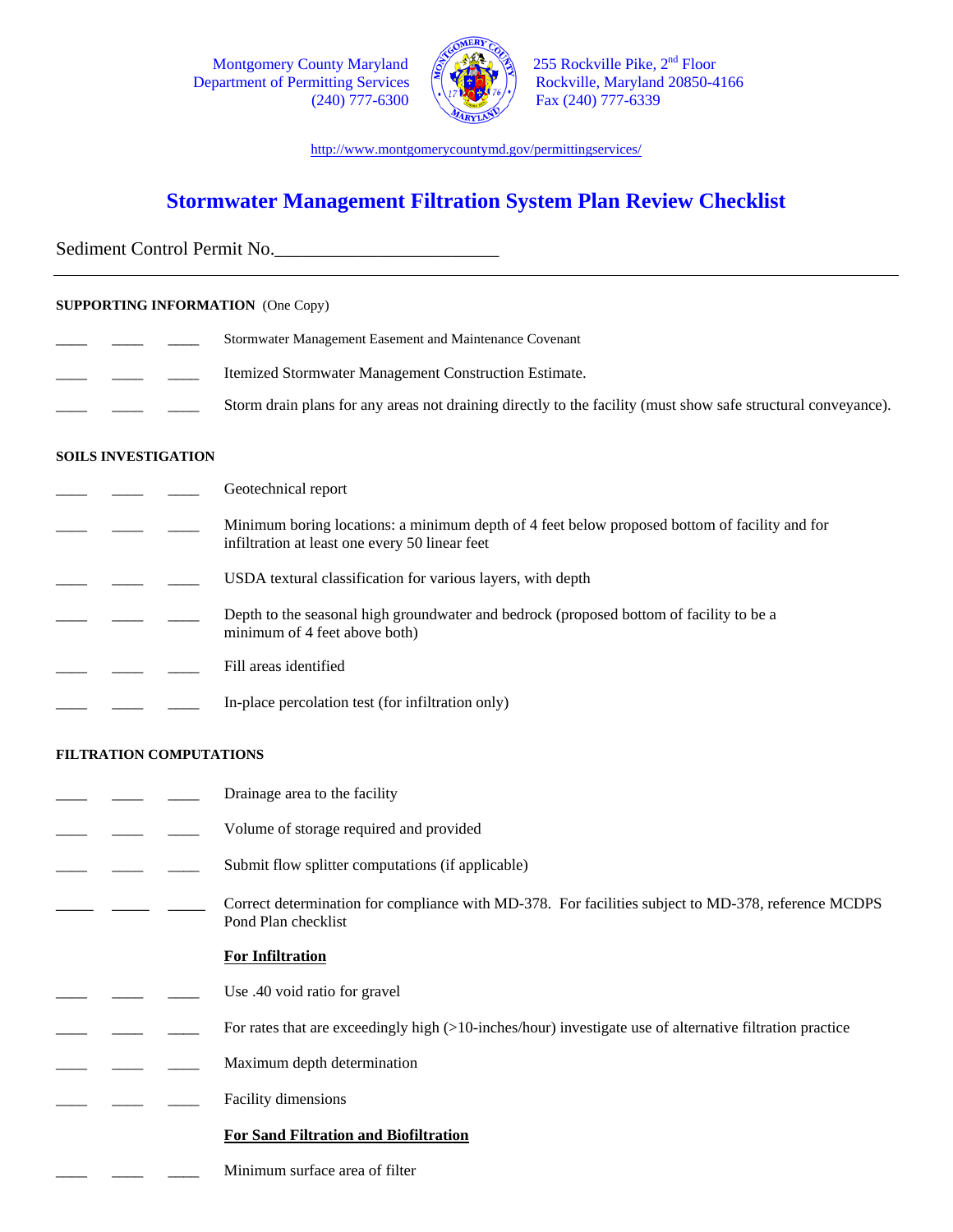|  | <b>Facility dimensions</b>                                                                                                            |
|--|---------------------------------------------------------------------------------------------------------------------------------------|
|  | For structural sand filters, use .40 void ratio for sand                                                                              |
|  | Structural computations. Comps must be signed/sealed by a registered<br>professional engineer with all assumptions noted in the comps |
|  | Storage computed above the sand for surface sand filter                                                                               |
|  | <b>For Stormfilters</b>                                                                                                               |
|  | Copy of the sizing computations sent to Stormfilter                                                                                   |

# **STORMWATER MANAGEMENT PLAN**

|  | А.        | PLAN VIEW OF FILTRATION FACILITY                                                                                                                                            |
|--|-----------|-----------------------------------------------------------------------------------------------------------------------------------------------------------------------------|
|  |           | Existing and final contours (1-foot or 2-foot interval)                                                                                                                     |
|  |           | Existing and proposed improvements with elevations                                                                                                                          |
|  |           | Location of test borings                                                                                                                                                    |
|  |           | Existing and proposed utility location/protection                                                                                                                           |
|  |           | Delineation of easement area around the filtration facility and filter devices/areas Include flow<br>splitters and outfalls. Minimum 10-foot clearance around the facility. |
|  |           | Access to a public right-of-way (minimum 12-feet wide)                                                                                                                      |
|  |           | Location and clear access to the observation well(s)                                                                                                                        |
|  |           | Safe building locations and basements (minimum 20-feet away)                                                                                                                |
|  |           | Safe conveyance of filtration overflows storm drain outlet(s) should be located away from<br>overflow outlet                                                                |
|  |           | Method for preventing construction sediment from entering the facility                                                                                                      |
|  |           | Method for permanent filtering of runoff prior to entry into the facility (ie. Outlet to a grass buffer or swale<br>for pre-treatment)                                      |
|  |           | Inflow improvements (appropriate details required)                                                                                                                          |
|  |           | Non erosive outfalls provided (appropriate details required)                                                                                                                |
|  |           | <b>For Stormfilters</b>                                                                                                                                                     |
|  |           | Show correct location and angle of incoming and out going pipes                                                                                                             |
|  |           | Show correct number of canisters                                                                                                                                            |
|  |           | Ladder must be shown with clear access to the floor                                                                                                                         |
|  |           | Type of material in canisters                                                                                                                                               |
|  | <b>B.</b> | CROSS-SECTION AND PROFILE THROUGH FILTRATION FACILITY                                                                                                                       |
|  |           | Existing and proposed grade specific to each facility                                                                                                                       |
|  |           |                                                                                                                                                                             |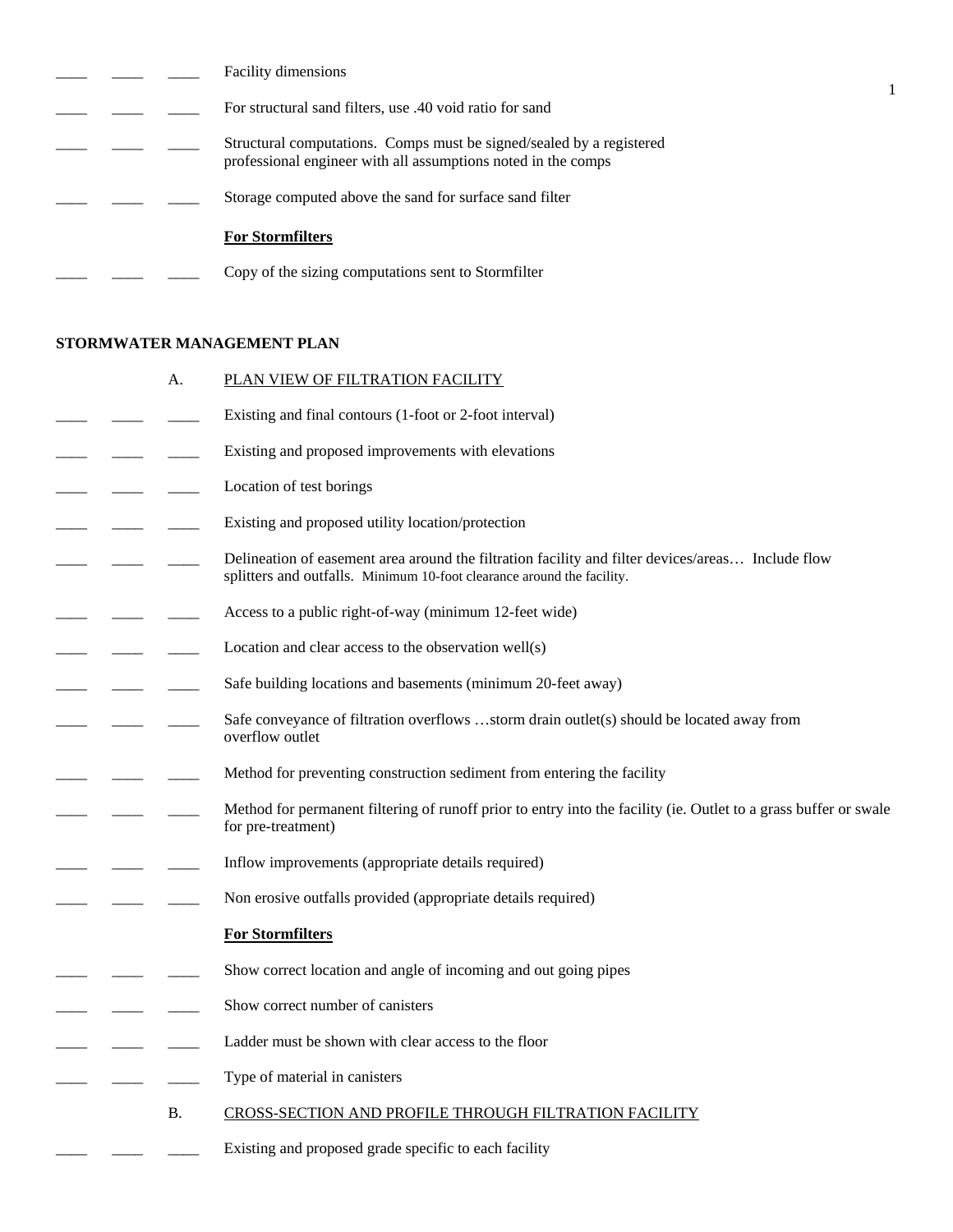|  | Observation well/cleanout location(s) (centered)                                                                                                                                                 |   |
|--|--------------------------------------------------------------------------------------------------------------------------------------------------------------------------------------------------|---|
|  | Watertight, removable cap on observation well/cleanout                                                                                                                                           | 2 |
|  | <b>For Infiltration Trenches</b>                                                                                                                                                                 |   |
|  | Trench depth – give elevations and inverts                                                                                                                                                       |   |
|  | Gravel size: $1 - \frac{1}{2}$ to 3 inch; clean, washed material                                                                                                                                 |   |
|  | 6-inches of clean, washed sand (ASTM C-33) on bottom of trenches                                                                                                                                 |   |
|  | Provide 12-inch pea gravel surface layer. Use Mirafi 140-N or DPS approved equivalent between<br>pea gravel and $1\frac{1}{2}$ - 3 inch gravel                                                   |   |
|  | Filter cloth specifications (ie. Mirafi 140N or DPS approved equivalent) and location (top and sides of<br>facility only                                                                         |   |
|  | Storm drain system connection (if applicable)                                                                                                                                                    |   |
|  | Top of trench open to surface                                                                                                                                                                    |   |
|  | Embankment side slopes labeled and top width clearly shown (3:1 side slopes, 4-foot minimum<br>top width                                                                                         |   |
|  | Landscape plan prepared by a landscape architect registered in the state of Maryland.                                                                                                            |   |
|  | <b>For Surface Sand Filters</b>                                                                                                                                                                  |   |
|  | Facility depth – give elevations and inverts                                                                                                                                                     |   |
|  | Filter media specification – ASTM C-33 fine aggregate concrete sand (washed), MSHA #7 gravel                                                                                                     |   |
|  | Location(s) of 6-inch PVC underdrain and associated cleanouts with perforated vs non-perforated sections<br>clearly shown along with length, spacing and slope                                   |   |
|  | Underdrain to be Sch. 40 PVC with a minimum of 6-inches of gravel above the pipe, 3-inches of gravel<br>below the pipe                                                                           |   |
|  | Underdrain perforated with 3/8-inch diameter holes at 4-inches on center every 90 degrees. Perforated<br>sections within gravel layer only                                                       |   |
|  | Embankment side slopes labeled and top width clearly shown (3:1 maximum side slopes, 4-foot minimum<br>top width                                                                                 |   |
|  | Core trench around underdrain and underneath embankment fill clearly labeled (bottom width 2-feet<br>minimum, side slopes 1:1 maximum, depth 2-feet minimum                                      |   |
|  | Anti-seep collar location shown for the underdrain (if required). Anti-seep collar not required for<br>underdrains $\leq$ 6-inch diameter                                                        |   |
|  | Outfall protection shown, including dimensions, slope $(0.00\%)$ , and median rip rap size $(d_{50})$ , thickness,<br>approved filter fabric or geotextile as appropriate                        |   |
|  | Elevations (including required freeboard) for top of dam, 10-year WSEL, water quality storage, riser/weir<br>crest and top of sand filter. Weir crest to be located at existing ground or in cut |   |
|  | Freeboard: top of dam minimum 1-foot above 10-year WSEL with overflow weir or 1-foot above 10-year<br>HGL at flow splitter when no weir is provided                                              |   |
|  | Storm drain system connection shown (flow splitter and main line connections)                                                                                                                    |   |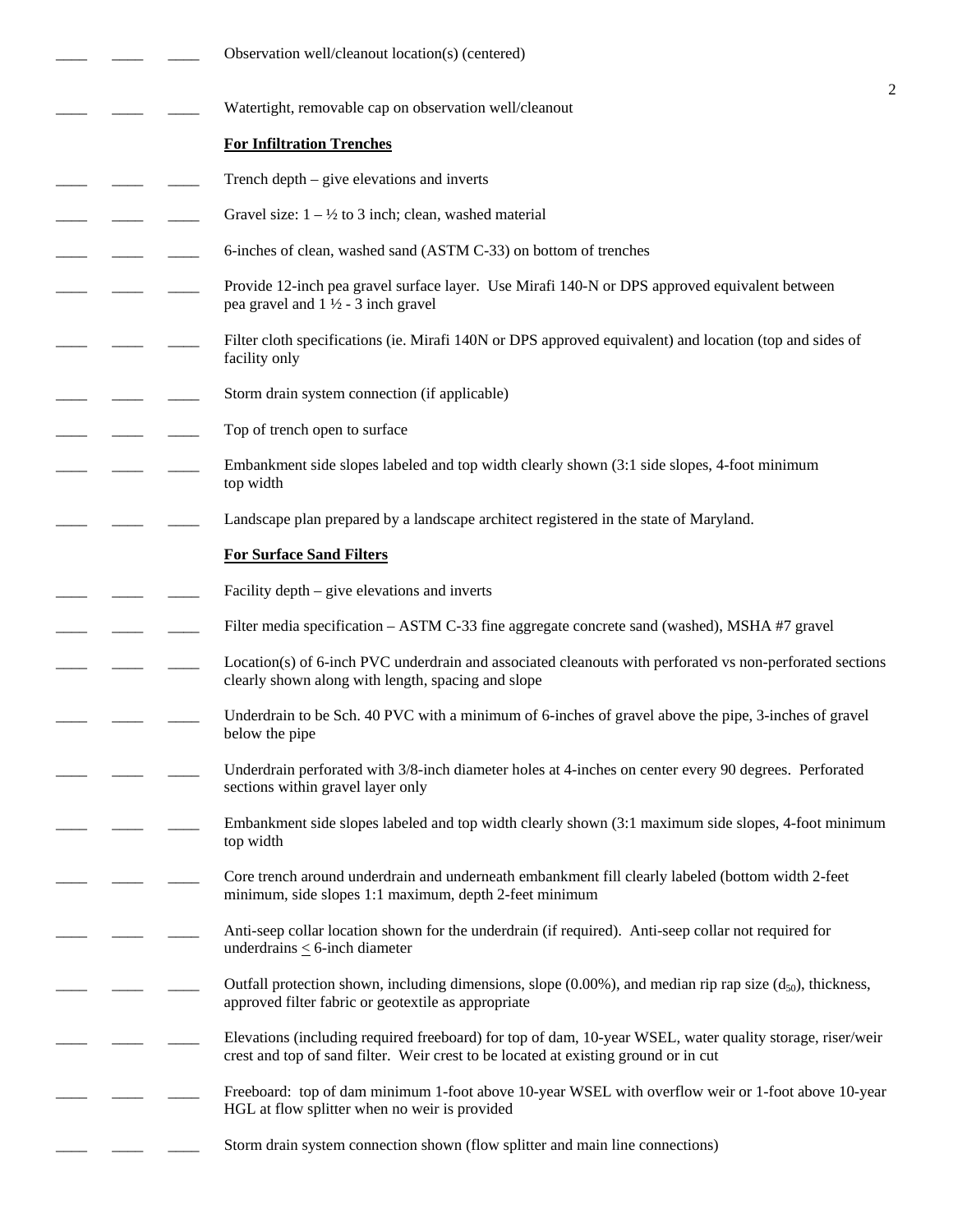|  | For surface sand filters subject to MD-378 – reference MCDPS Pond Plan Checklist                                                                                                                                                            |
|--|---------------------------------------------------------------------------------------------------------------------------------------------------------------------------------------------------------------------------------------------|
|  | 3<br>Landscape plan prepared by a landscape architect registered in the state of Maryland.                                                                                                                                                  |
|  | Storage depth may not exceed 4-feet. Safety signage is required when storage depth is 2-feet or more.                                                                                                                                       |
|  | <b>For Structural Sand Filters</b>                                                                                                                                                                                                          |
|  | Facility depth $-$ give elevations and inverts                                                                                                                                                                                              |
|  |                                                                                                                                                                                                                                             |
|  | Filter media specification: clean ASTM C-33 fine aggregate concrete sand, MSHA #7 gravel                                                                                                                                                    |
|  | Location(s) of 6-inch PVC underdrain and associated cleanouts with perforated vs non-perforated sections<br>clearly shown along with the length and spacing                                                                                 |
|  | Underdrain to be Schedule 40 PVC with a minimum of 6-inches gravel cover above the pipe                                                                                                                                                     |
|  | Underdrain perforated with 3/8-inch diameter holes at 4-inches on center every 90 degrees. Perforated<br>sections within gravel layer only                                                                                                  |
|  | Geotextile fabric provided between the top gravel layer and the sand layer. Use Tensar TM-3000,<br>Enkamat 7020 or DPS approved equivalent.                                                                                                 |
|  | Length and width of settling area, filter area, and clearwell area                                                                                                                                                                          |
|  | Storm drain system connection shown (flow splitter and main line connections)                                                                                                                                                               |
|  | Safe bypass of overflows                                                                                                                                                                                                                    |
|  | Elevations of 10-year WSEL, water quality storage and top of filter                                                                                                                                                                         |
|  | Facility must be designed by a licensed structural engineer. Copy of structural computations provided and<br>signed structural certification on plan                                                                                        |
|  | Facility provides adequate accessibility and headroom for maintenance (personnel access manholes,<br>removable grates or doors, and steps provided)                                                                                         |
|  | <b>For Biofiltration</b>                                                                                                                                                                                                                    |
|  | Maximum drainage area to a single facility between 0.25 and 1 acre. Multiple facilities required for<br>drainage areas greater than 1 acre                                                                                                  |
|  | Facility depth – give elevations and inverts                                                                                                                                                                                                |
|  | Filter media: mulch layer, planting media, sand windows, with appropriate dimensions noted                                                                                                                                                  |
|  | Planting soil noted as 1/3 perlite or solite, 1/3 compost, 1/3 onsite soil                                                                                                                                                                  |
|  | Location(s) of 6-inch SCH 40 PVC underdrain and associated cleanouts with perforated vs non-perforated<br>sections clearly shown along the length with a minimum of 6-inches of gravel above the pipe, 3-inches<br>of gravel below the pipe |
|  | 12-inch maximum ponding depth                                                                                                                                                                                                               |
|  | Storm drain system connection shown                                                                                                                                                                                                         |
|  | Safe bypass of overflows                                                                                                                                                                                                                    |
|  | Embankment side slopes labeled and top width clearly shown (3:1 maximum side slopes, 4-foot minimum<br>top width)                                                                                                                           |
|  | Elevations for top of berm (provide minimum 6-inches freeboard between water quality storage elevation                                                                                                                                      |